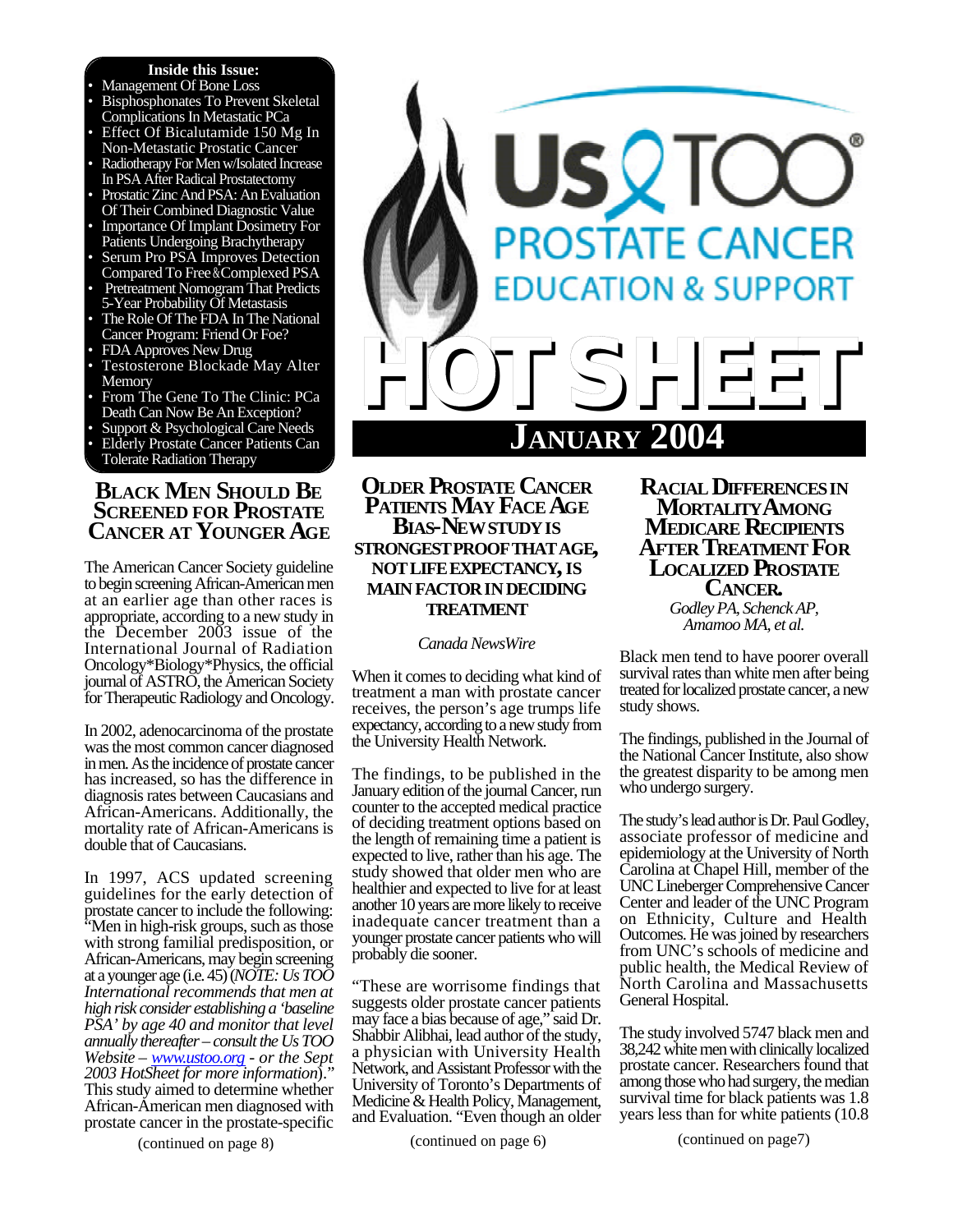# **US TOO PUBLICATIONS**

In addition to the Hot Sheet, *Us TOO*also publishes a FREE e-mail based news service which provides updates on the latest prostate cancer related news. To subscribe or link to the archives simply visit the *Us TOO* Website: www.ustoo.org

News items contained in all *Us TOO* publications are obtained from various news sources and edited for inclusion. Where available, a point-of-contact is provided.

All references to persons, companies, products or services are provided for information only, and are not endorsements. Readers should conduct their own research into any person, company, product or service, and consult with their loved ones and personal physician before deciding upon **any** course of action.

THE*US TOO* PROSTATE CANCER EDUCATION & SUPPORT HOT SHEETIS MADEPOSSIBLE BY AN UNRESTRICTED EDUCATION GRANT FROM AstraZeneca THE INFORMATION ANDOPINIONSEXPRESSED IN THIS PUBLICATION ARE NOT ENDORSEMENTS OR RECOMMENDATIONS FOR ANY MEDICAL TREATMENT, PRODUCT, SERVICE OR COURSE OF ACTION BY *US TOO* INTERNATIONAL, INC., ITS OFFICERS ANDDIRECTORS, ORTHE EDITORS OF THISPUBLICATION. FOR MEDICAL, LEGAL OR OTHER ADVICE, PLEASE CONSULT PROFESSIONAL(S) OF YOUR CHOICE. *US TOO* **HEADQUARTERS STAFF** JOHN A. PAGE, FHIMSS, PRESIDENT AND CEO PAMELA BARRETT, DEVELOPMENT DIRECTOR JACQUELINE KONIECZKA, OFFICE ASSISTANT CRAIG KUREY, DIRECTOR OF OPERATIONS MARGIE JOHNSON, GRANT COORDINATOR MARY BETH MICCUCI, CHAPTERS COORDINATOR 5003 FAIRVIEW AVENUE - DOWNERS GROVE, IL 60515 PHONE:(630) 795-1002 / FAX: (630) 795-1602 WEBSITE: WWW.USTOO.ORG SUPPORT HELPLINE(OUTSIDE IL) 1-800-80-USTOO! *US TOO* **BOARD OF DIRECTORS:** LEWIS MUSGROVE, *CHAIRMAN* RUSS GOULD, *VICE CHAIRMAN* JOANN HARDY, *SECRETARY* JIM KIEFERT, EDD, *TREASURER* JOHN A. PAGE, FHIMSS, *PRESIDENT AND CEO* **DIRECTORS: GREGORY BIELAWSKI** ROBERT FIDOTEN, PHD THOMAS HIATT ROBERT HUSTEAD, MD DON LYNAM, PHD DANNY PARKER, PHD HARRY PINCHOT PROSTATE CANCER JOE PIPER JAMAL RASHEED **EDUCATION & SUPPORT** CHARLES SELDEN SHARON K. SAQUELLA, RN, BSN, CWOCN *US TOO* INTERNATIONAL, INC. IS INCORPORATED IN THE STATEOF ILLINOIS ANDRECOGNIZED AS A  $501(c)(3)$ NOT-FOR-PROFIT CHARITABLE CORPORATION. DONATIONS / GIFTSTO *US TOO* ARE TAX DEDUCTIBLE.

COPYRIGHT 2004, *US TOO* INTERNATIONAL, INC.

## **MANAGEMENTOF BONE LOSS IN MEN WITH PCA** *Celestia S. Higano*

Purpose: Bone loss is increasingly recognized as a common occurrence in men receiving androgen deprivation therapy (ADT) for prostate cancer. Skeletal metabolism and osteoporosis in men, assessment of bone mineral density (BMD), effects of ADT on BMD, management strategies and potential therapies for osteopenia or osteoporosis in men with prostate cancer are reviewed.

Materials and Methods: Relevant literature is reviewed concerning bone loss and osteoporosis in men with and without prostate cancer, techniques of assessing BMD, data on bone loss and fracture risk and management strategies.

Results: The incidence of osteoporotic fractures usually increases a decade later in men than in women. ADT causes significant loss of BMD, which may hasten the development of osteoporosis. Men who are treated with hormonal therapy for an increasing prostate specific antigen and who may live for many years should have baseline BMD assessments. Osteopenia or osteoporosis should be treated to minimize the risk of osteoporotic fracture. Treatment with zoledronic acid seems appropriate since it has been shown to increase BMD in men treated with ADT and to reduce the rate of skeletal related events in men with early hormone refractory prostate cancer with metastatic disease.

Conclusions: Monitoring BMD is warranted in men contemplating or receiving ADT but prophylactic therapy to prevent bone loss currently is not recommended. Men with evidence of significant bone loss who are receiving ADT should be treated. Zoledronic acid is a logical choice based on available data.

SOURCE: The Journal of Urology 2003; 170(6):S59-S64 \_\_\_\_\_\_\_\_\_\_\_\_\_

**BISPHOSPHONATESTO PREVENT SKELETAL COMPLICATIONSIN MEN WITH METASTATIC PCA** *Matthew R. Smith*

Purpose: The literature on clinical trials of

bisphosphonates in men with metastatic prostate cancer is reviewed to familiarize the reader with biology of bone metastases and rationale for use of bisphosphonates.

Materials and Methods: A MEDLINE review of the literature on prostate cancer and bisphosphonates was performed.

Results: In uncontrolled clinical trials bisphosphonates improved pain and analgesic scores in men with symptomatic bone metastases. In a randomized controlled trial of men with bone metastases and progressive disease after first line hormonal therapy zoledronic acid decreased the skeletal related events, a composite end point defined as fracture, surgery or radiation therapy to bone, or change in antineoplastic therapy for bone pain. Randomized controlled trials with other bisphosphonates reported no significant benefit in men with bone metastases. Problems with the study populations, drug bioavailability and potency, statistical power and end point definition may have contributed to the negative results of these other studies.

Conclusions: Zoledronic acid decreases the risk of skeletal related events in men with bone metastases and disease progression after first line hormonal therapy. Additional clinical research is needed to evaluate the optimal timing, schedule and duration of bisphosphonate treatment in men with metastatic prostate cancer. Additional research is also necessary to determine whether bisphosphonates can prevent bone metastases in men with high risk nonmetastatic prostate cancer.

SOURCE: The Journal of Urology 2003; 170(6):S55-S58 \_ \_ \_ \_ \_ \_ \_ \_ \_ \_ \_ \_ \_ \_ \_

**EFFECT OF BICALUTAMIDE 150 MG, AFTER 3 YEARS OF MEDIAN FOLLOW-UP, IN NON-METASTATIC PROSTATIC CANCER [ORIGINAL ARTICLE IN FRENCH]** *Fourcade RO, et al*

Purpose: To determine the efficacy and safety of bicalutamide, at the dose of 150 mg per day, as first-line monotherapy or as curative adjuvant therapy in patients with non-metastatic prostate cancer, and to investigate the

*US TOO PROSTATE CANCER EDUCATION & SUPPORT* **HOTSHEET JANUARY 2004 P. 2**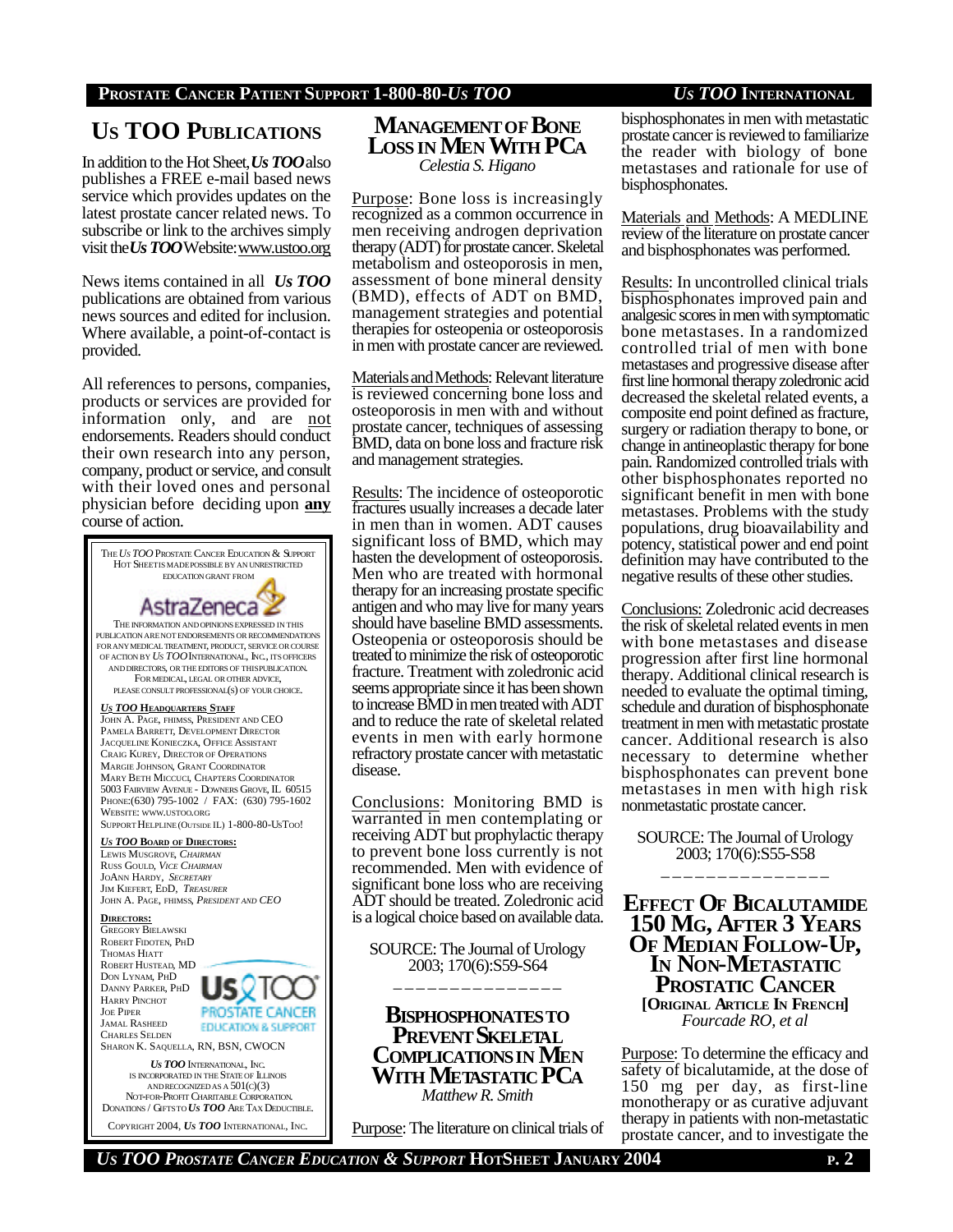possibility of a greater benefit for certain patient subgroups.

Materials and Methods: This article recalls the preliminary results of an international endocrine therapy programme comprising three doubleblind placebo-controlled clinical trials in patients with non-metastatic prostate cancer (T1-T4. Nx/N0/N1, M0). Patients were randomized to receive either 150 mg/day of bicalutamide, or placebo, as an adjuvant to radical prostatectomy, external beam radiotherapy or in the context of watchful waiting. The main endpoints were the time to objective clinical progression and overall survival. The combined data of the three trials were submitted to intent-to-treat analysis. The authors also report the results of exploratory studies performed as a function of the type of treatment and prognostic factors.

Results: After a median follow-up of 3 years of a sample size of 8,113 patients, objective clinical progression was observed in 9% of patients of the bicalutamide group (4,052 patients) and in 13.8% of patients of the placebo group (4,061 patients), corresponding to a 42% relative risk reduction (RR: 0.58;  $p \ll 0.0001$ ). Reduction of the risk of disease progression was observed for the entire study population regardless of primary treatment, stage of disease or usual prognostic factors. This reduction was more marked for patients presenting poor prognostic factors. Data concerning overall survival are not available due to insufficient follow-up. Treatment was well tolerated. The adverse effects most frequently reported in the bicalutamide group were gynaecomastia and breast pain.

Conclusions: After a median follow-up of three years, bicalutamide, as first-line monotherapy or as curative adjuvant therapy, significantly reduced the risk of objective clinical disease progression in patients with non-metastatic prostate cancer. Exploratory analyses demonstrate that the benefit of bicalutamide appeared to be greater for patient with poor prognostic factors. Survival data are not yet available.

> SOURCE: Prog Urol. 2003 Jun;13(3):430-9.

## **RADIOTHERAPY FOR MEN WITH ISOLATED INCREASE IN SERUM PSA AFTER RADICAL PROSTATECTOMY** *Macdonald OK, et al*

Purpose: In this retrospective study we determined the results of salvage external beam radiation therapy (RT) to the prostate bed for isolated increase of serum prostate specific antigen (PSA) after radical prostatectomy.

Materials and Methods: A total of 60 patients underwent RT for PSA failure after radical prostatectomy from 1993 to 1999. Median followup was 51 months. Biochemical disease-free survival (bDFS) with a serum PSA of 0.3 ng/ml or less was estimated using the Kaplan-Meier method. Potential prognostic factors were evaluated for significant associations with bDFS.

RESULTS: Median PSA before RT was 0.69 ng/ml. Median radiation dose was 64.8 Gy. The 5-year actuarial bDFS was 45%. There were 32 patients with a minimum followup of 4 years (median 73 months) who experienced a 5-year bDFS rate of 43%. PSA before RT ( $p = 0.016$ ), RT dose ( $p = 0.026$ ), surgical margin involvement ( $p =$ 0.017) and Gleason score ( $p = 0.018$ ) were identified as prognostic factors for bDFS. A significant association with bDFS was present at 5 years of 65%, 34% and 0% for PSA before RT less than 0.6, 0.6 to 1.2, and greater than 1.2 ng/ml, respectively ( $p = 0.036$ ). Patients with PSA before RT less than 0.6 ng/ml and total RT dose greater than 64.8 Gy had improved bDFS at 5 years compared to all others (77% vs 32%, p = 0.04). Of 60 patients 3 (5%) experienced chronic grade 3 toxicity.

Conclusions: Optimal benefit from salvage RT was achieved in patients with a PSA less than 0.6 ng/ml and doses of RT greater than 64.8 Gy. Early treatment with a sufficiently high dose of RT maximizes the potential for salvage.

> SOURCE: J Urol. 2003 Nov;170(5):1833-7.

#### *US TOO* **INTERNATIONAL VISIT US ON THE INTERNET AT WWW.USTOO.ORG**

## **PROSTATIC ZINC AND PSA: AN EXPERIMENTAL EVALUATION OF THEIR COMBINED DIAGNOSTIC VALUE** *D. Vartsky, et al*

Purpose: In cancer affected prostate cells lose the ability to concentrate zinc, resulting in a substantial decrease in Zn in the prostate. We investigated the possibility of using prostatic zinc combined with prostate specific antigen (PSA) as a novel tool for the reliable diagnosis of prostate cancer.

Materials and Methods Using the x-ray fluorescence method the Zn concentration was determined in vitro in prostate samples extracted by surgery from 28 patients. Clinical records included age, serum PSA, sextant prostate needle biopsy, previous medical therapy, surgical procedure and histological findings.

Results: A new relationship was found between Zn in prostate tissue and PSA in blood, which allows improved separation between PCa and benign prostate hyperplasia, and might have a significant impact on the reliable diagnosis of PCa.

Conclusions: Zn concentration is not uniform even in the same anatomical region of the prostate, so that a number of measurements at various locations are required for a diagnostic procedure. The most interesting finding in this study is the relationship between Zn concentration and PSA. A combination of these parameters represents a significant improvement on the diagnostic value of each of them separately and provides a powerful tool for more accurate diagnosis. Although the method may be applied in vitro on biopsy samples, our study underlines the importance of developing a facility for in vivo Zn determination in the prostate.

SOURCE: The Journal of Urology 2003; 170(6):2258-2262 \_ \_ \_ \_ \_ \_ \_ \_ \_ \_ \_ \_ \_ \_ \_

**IMPORTANCE OF IMPLANT DOSIMETRY FOR PATIENTS UNDERGOING PROSTATE BRACHYTHERAPY** *Potters L, et al*

OBJECTIVES: To evaluate the disease

(continued on page 4)

#### **P. 3** *US TOO PROSTATE CANCER EDUCATION & SUPPORT* **HOTSHEET JANUARY 2004**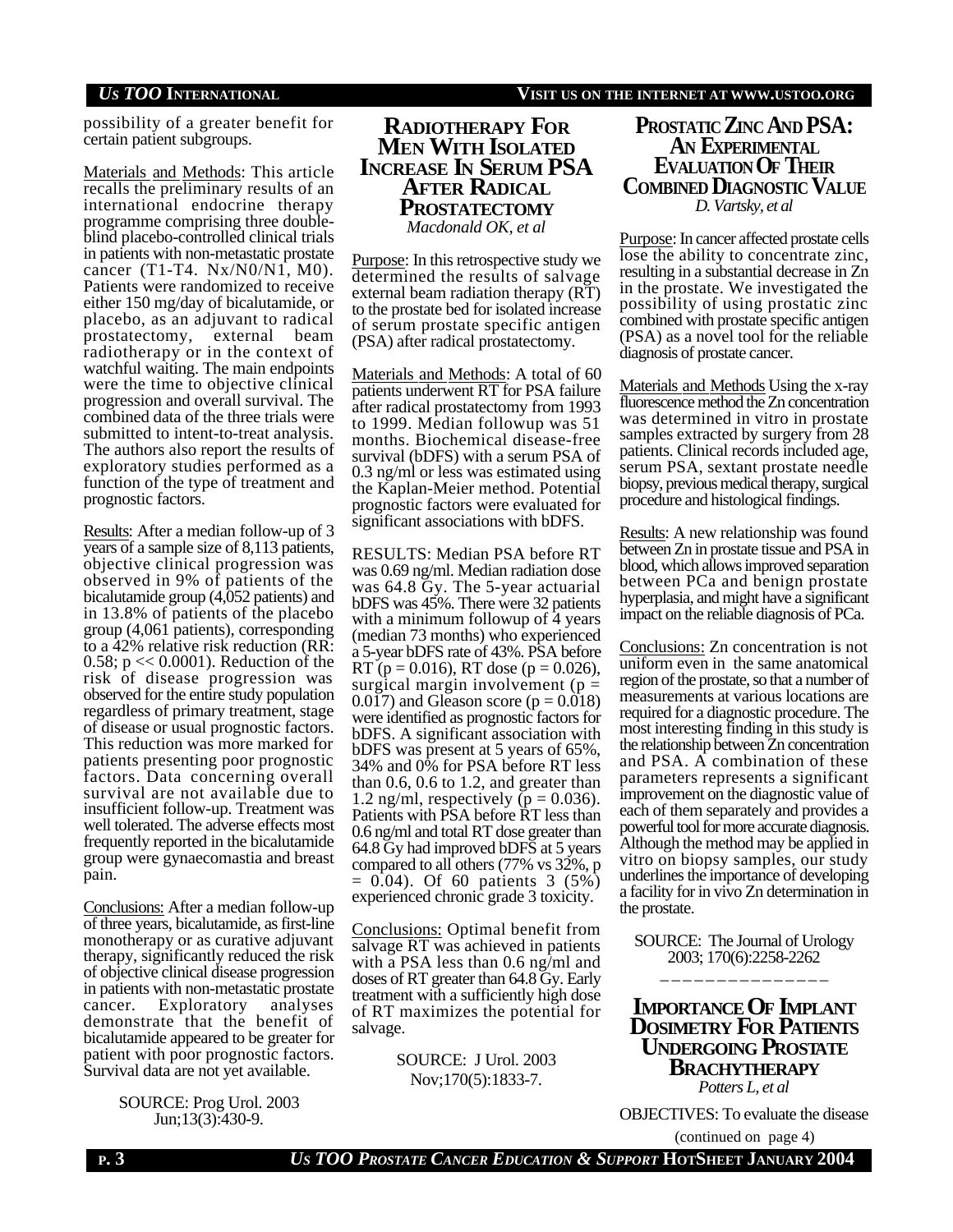**IMPORTANCE OF DOSIMETRY** (continued from page 3)

and treatment-related factors for predicting biochemical freedom from recurrence (BFR) in patients with clinically localized prostate cancer undergoing permanent prostate brachytherapy.

Methods: Between November 1992 and June 1998, 883 consecutive patients with T1-T2 prostate cancer underwent permanent prostate brachytherapy. Computed tomography-based dosimetry was performed, and the minimal dose to 90% of the prostate volume relative to the prescribed dose (D(90)) was calculated. BFR was defined as three prostate-specific antigen (PSA) rises from nadir, with patients having one or two PSA rises censored early. Follow-up was calculated by censored events. Kaplan-Meier actuarial outcome was determined, and multivariate Cox regression analysis was performed to assess the significance of the D(90), initial PSA value, Gleason score, addition of external beam radiotherapy, addition of hormonal therapy, and isotope selection.

Results: The mean follow-up was 55 months (range 3 to 125). The 10-year BFR rate was 79.1%. Cox proportional analysis identified D(90) as a predictor of BFR  $(P < 0.0001)$ , along with Gleason score, initial PSA level, and clinical stage ( $P = 0.001$ ,  $P = 0.001$ , and  $P = 0.011$ , respectively). The addition of external beam radiotherapy, hormonal therapy, and isotope selection did not have an impact on BFR ( $P = 0.128$ ,  $P = 0.399$ , and  $P = 0.224$ , respectively).

Conclusions: The quality of permanent prostate brachytherapy as measured by the D(90) was the most significant predictor for BFR in this study cohort at 10 years. Furthermore, adding external beam radiotherapy and/or hormonal therapy as adjuvant therapies did not independently predict for BFR. Overall, the reported 10-year BFR rates in this study were favorable. Strategies for ensuring the best quality implant should be used and, when reporting brachytherapy outcomes, the implant quality should be noted.

> SOURCE: Urology. 2003 Dec; 62(6): 1073-7.

**SERUM PRO PSA IMPROVES CANCER DETECTION COMPARED TO FREE AND COMPLEXED PSA IN MEN WITH PSA 2 TO 4 NG/ML** *W. J. Catalona et al*

Purpose: Pro prostate specific antigen (pPSA) is a precursor form of PSA enriched in tumor compared to benign prostate tissues that may be a more specific serum marker for prostate cancer. Serum pPSA was measured in the clinically relevant early detection PSA range of 2 to 10 ng/ml.

Materials and Methods: Research use immunoassays were used to measure native and truncated forms of pPSA. The subject cohort contained 1,091 serum specimens from men enrolled in prostate cancer screening studies at 2 sites who had undergone prostate biopsy and were divided into PSA ranges of 2 to 4 ng/ml (benign 320, cancer 235) and 4 to 10 ng/ml (benign 315, cancer 221).

Results: In PSA ranges 2 to 4, 2 to 6, 4 to 10 and 2 to 10 ng/ml, pPSA in a ratio with free PSA ( $\overline{\phi}$ <sub>p</sub>PS<sub>A</sub>) gave the highest cancer specificity. At 2 to 4 ng/ ml and 90% sensitivity, %pPSA spared 19% of unnecessary biopsies compared to 10% for free PSA and 11% for complexed PSA(p <0.001). Similar results were obtained at PSA 2 to 6 ng/ ml. At 90% sensitivity in the PSA 4 to 10 ng/ml range, %pPSA spared 31% of unnecessary biopsies compared to 20% for % free PSA and 19% for complexed PSA  $(p \le 0.0001)$ . In the combined 2 to 10 ng/ml range, %pPSA spared 21% of unnecessary biopsies compared to 13% for % free PSA and 9% for complexed PSA ( $p < 0.0001$ ).

Conclusions: The %pPSA significantly improved specificity for cancer detection and decreased the number of unnecessary biopsies in the PSA 2 to 4 ng/ml range. This relative improvement of %pPSA compared to % free PSA and complexed PSA was maintained throughout the PSA range of 2 to 10 ng/ml.

SOURCE: The Journal of Urology 2003; 170(6):2181-2185

**PRETREATMENT NOMOGRAM THAT PREDICTS 5-YEAR PROBABILITYOF METASTASIS FOLLOWING THREE-DIMENSIONAL CONFORMAL RADIATION THERAPYFOR LOCALIZED PCA** *Michael W. Kattan, et al*

Purpose: There are several nomograms for the patient considering radiation therapy for clinically localized prostate cancer. Because of the questionable clinical implications of prostate-specific antigen (PSA) recurrence, its use as an end point has been criticized in several of these nomograms. The goal of this study was to create and to externally validate a nomogram for predicting the probability that a patient will develop metastasis within 5 years after three-dimensional conformal radiation therapy (CRT).

Patients and Methods: We conducted a retrospective, nonrandomized analysis of 1,677 patients treated with 3D CRT at Memorial Sloan-Kettering Cancer Center (MSKCC) from 1988 to 2000. Clinical parameters examined were pretreatment PSA level, clinical stage, and biopsy Gleason sum. Patients were followed until their deaths, and the time at which they developed metastasis was noted. A nomogram for predicting the 5-year probability of developing metastasis was constructed from the MSKCC cohort and validated using the Cleveland Clinic series of 1,626 patients.

Results: After three-dimensional CRT, 159 patients developed metastasis. At 5 years, 11% of patients experienced metastasis by cumulative incidence analysis (95% CI, 9% to 13%). A nomogram constructed from the data gathered from these men showed an excellent ability to discriminate among patients in an external validation data set, as shown by a concordance index of 0.81.

Conclusion: A nomogram with reasonable accuracy and discrimination has been constructed and validated using an external data set to predict the probability that a patient will experience metastasis within 5 years after 3D CRT.

SOURCE: Journal of Clinical Oncology, Vol 21, Issue 24 (December), 2003: 4568-4571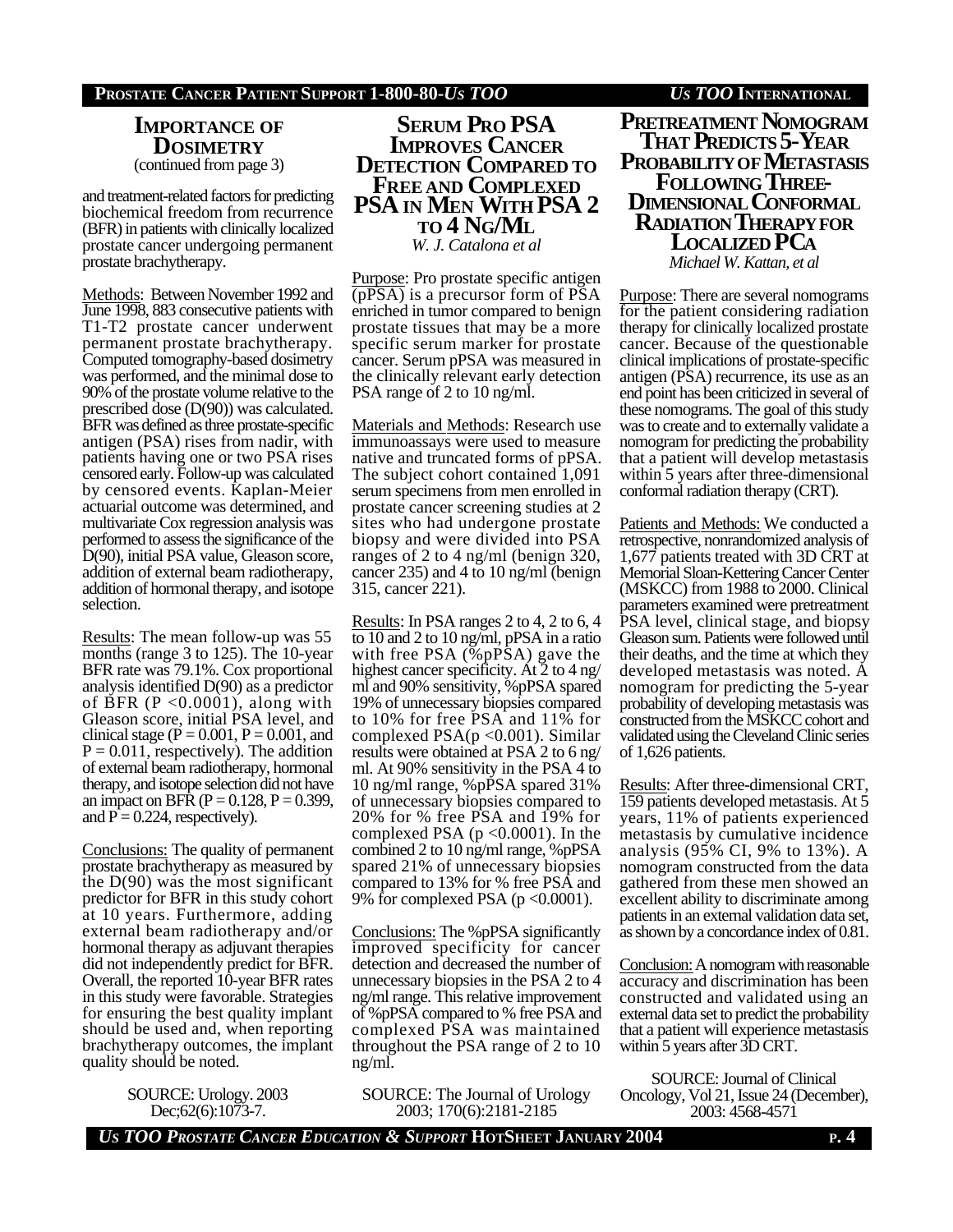## **THE ROLEOFTHE FDA IN THE NATIONAL CANCER PROGRAM: FRIENDOR FOE?**

*Philip S. Schein, et al*

Approximately 1.3 million new cases of invasive cancer will be diagnosed in the United States in the year 2003 resulting in over 550,000 deaths. As a disease group, cancer is responsible for 25 percent of all deaths in the country and overall it ranks as the second leading cause of mortality. Cancer is a serious international problem with even higher rates of incidence and death projected for developing countries in the future.

The cooperative role between the FDA and the National Cancer Institute is described in a commentary co-authored by Dr. Philip Schein, Ms. Barbara Scheffler, and Dr. Stephen Carter. Dr. Schein, a leading international authority in cancer therapy, is a past Chairman of the FDA's Oncologic Drugs Advisory Committee (ODAC) and has served as President of the American Society of Clinical Oncology (ASCO). He is also the former Chairman and CEO of U.S. Bioscience.

In order to meet the aggressive goals of the National Cancer Institute to eradicate death and suffering from this disease by the year 2015, new FDA-approved therapies must be available to the public. According to data released by the FDA's Division of Oncology in April of this year, 38 new chemical entities (NCEs) were approved over the past 13 years to treat a variety of tumors. This translates to an average of 3 NCE approvals per year for the management of cancer including measures to reduce adverse reactions associated with the use of chemotherapy; there were only 2.5 new agents per year that could be classified as therapies that destroy cancer cells. These data must be considered in the context that the term "cancer" serves to describe over 100 different diseases, each requiring the development of specific therapies. There were no new approved drugs that directly treat important tumors such as those of the head and neck, gastric, and cervix, and only one for pancreatic cancer during the 13-year period of analysis. Moreover, as treatments become more specific, and targeted to newly defined molecular targets found in smaller subsets of patients,

the required number of NCEs to effectively deal with this disease group will predictably increase. According to Dr. Schein, is it safe to say that at the current rate at which new therapies for cancer are reaching the public, the goals of the NCI, to the extent that they require advances in therapeutics, will not be achieved in the timeframes that have been defined.

"The limited progress in the delivery of new therapies for the broad range of diseases we call 'cancer' has not received sufficient attention despite the substantial investment and resource commitment being made by both the private and public sectors. There are an estimated 400 new anticancer drugs in development, but with so few reaching the public in the form of newly approved therapies one has to question whether the current level of commitment will be sustained, especially by large pharmaceutical companies. These concerns come at a time when significant scientific progress — a vastly improved understanding of cancer biology — has created important new opportunities for the rationale design of effective and safer treatments," said Dr. Schein.

"However, the FDA cannot assume the entire responsibility for the current dilemma," said Dr. Schein. The quality of the drug sponsor's development programs, including decisions on study designs and the degree to which they have engaged the FDA, are important issues. In addition, there are practical issues such as the ability or willingness of a drug sponsor to make the investment necessary to define new treatments for each form of cancer, recognizing that many of the diseases qualify for "orphan status" which connotes limited commercial potential. However, with new leadership appointments at both the FDA and NCI, there is now evidence of a possible change in policy and direction as witnessed by a series of new anti-cancer drug approvals since May of this year. As this paper explains, the mandate of the NCI to reduce the morbidity and mortality inflicted by cancer will require a bold commitment and a spirit of cooperation between the FDA and the NCI.

"There are encouraging signs of increasing coordination between the FDA and the NCI, a process that is largely being driven by the leadership of these two

#### governmental agencies. This is a very welcome development. What is also required, however, is a comprehensive review and redefinition of the policies and procedures by which we currently discover, develop, and approve new therapies for cancer. The field can no longer remain complacent with the current level of productivity and limited return on investment, especially when one recognizes that this disease group accounts for approximately 25 percent of all deaths in the United States, not to mention an

SOURCE: The Oncologist, 2003;8:501-506

inestimable degree of patient suffering,"

### **FDA APPROVES NEW DRUG FOR ADVANCED PCA** BioTech Week

The U.S. Food and Drug Administration (FDA) has approved Plenaxis (abarelix), a drug for advanced prostate cancer for patients who have no alternative therapy.

The drug, indicated for the treatment of the symptoms of men with advanced prostate cancer who cannot take other hormone therapies and who have refused surgical castration, will be marketed under a voluntary risk management program (RMP) agreed to and administered by the sponsor that will restrict the use of Plenaxis to patients with advanced prostate cancer, who have no alternative therapy, because of an increased risk of serious, and potentially life-threatening, allergic reactions associated with its use. About 5-10% of men with prostate cancer have the type of advanced, symptomatic disease that would make them candidates for Plenaxis.

Plenaxis is a type of medicine (called a gonadotropin-releasing hormone (GnRH) antagonist) that lowers the male hormone testosterone, which is a key factor involved in most prostate cancer growth. The effectiveness of Plenaxis in lowering testosterone production in men with advanced, symptomatic prostate cancer was demonstrated in a study of 81 men.

The study showed that such patients could avoid surgical castration by undergoing at least 12 weeks of treatment. Some of the men also experienced other benefits

(continued on page 6)

stated Dr. Schein.

**P. 5** *US TOO PROSTATE CANCER EDUCATION & SUPPORT* **HOTSHEET JANUARY 2004**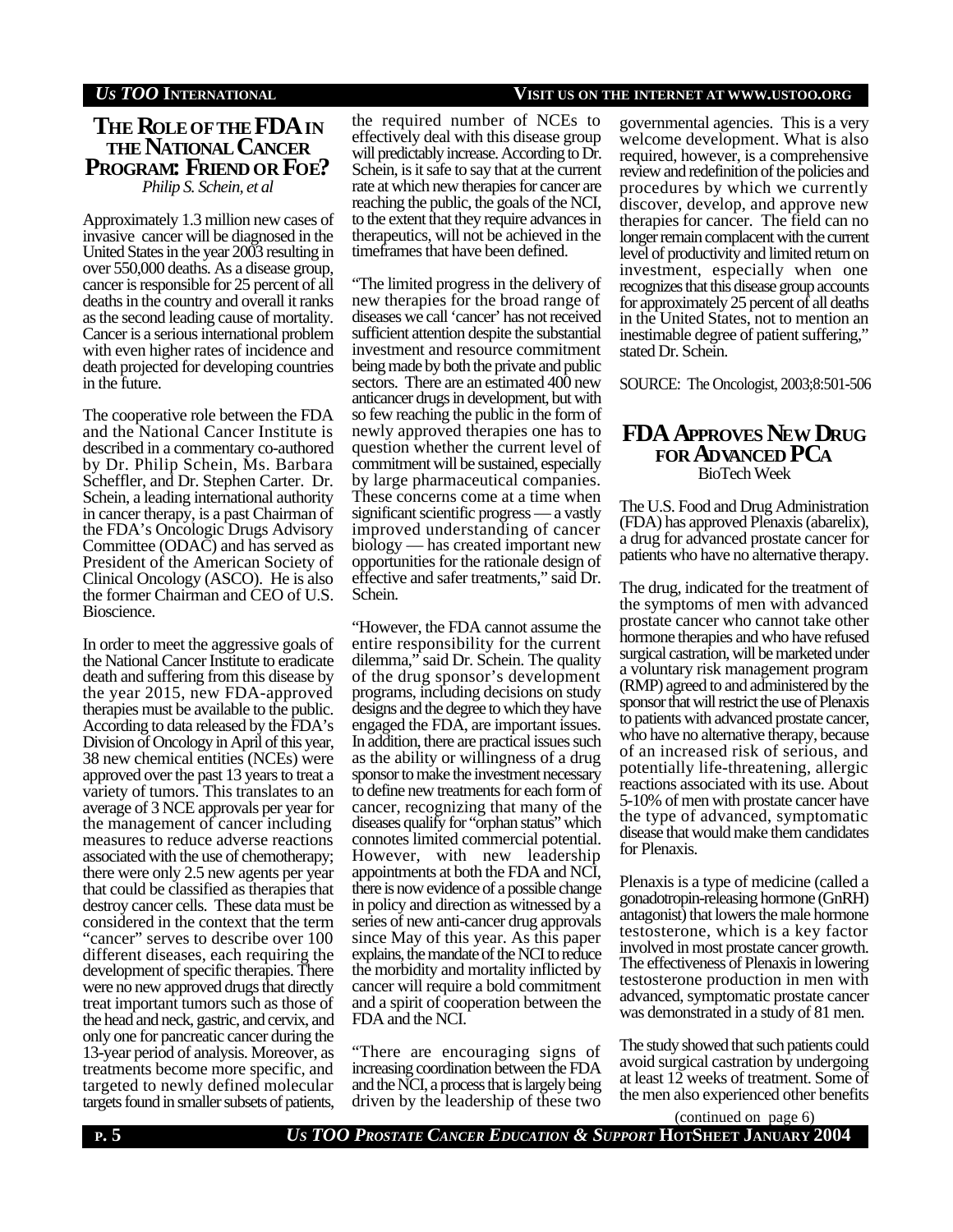**AGE BIAS** (continued from page 1)

prostate cancer patient's prognosis may be better than a younger patient's, they likely won't receive important treatment that could significantly extend their life."

Even after adjusting for the remaining life expectancy of a patient, researchers found that a prostate cancer patient younger than 60 years old was 25 times more likely to be treated with curative surgery than a man 70 years or older even if both were expected to have the same number of years left to live.

A study published earlier this year by Dr. Alibhai showed that healthy older men, particular those in their 70s, who have aggressive prostate cancer benefit significantly from surgery or radiation therapy. With appropriate treatment these patients can receive an extra year of life or more, with most having an improved quality of life as well, the earlier study showed.

"This new study is important because it is the strongest data so far to show that many treating doctors are not sensitive to the issue of age," said Dr. Neil Fleshner, a urologist and head of Princess Margaret Hospital's Genitourinary site group. "Life expectancy, not age, should be the main factor in determining which prostate cancer patients receive appropriate treatment."

The research was supported in part by the Department of Medicine, University of Toronto; the Physicians Services Incorporated Foundation; the Toronto Rehab Foundation; the Canadian Institutes for Health Research; and the Mary Trimmer Chair in Geriatric Medicine Research, University of Toronto.

University Health Network is a major landmark in Canada's healthcare system, and a teaching hospital of the University of Toronto. Building on the strengths and reputation of each of the three hospitals, Toronto General Hospital, Toronto Western Hospital and Princess Margaret Hospital, UHN brings together the talent and resources needed to achieve global impact and provide exemplary patient care, research and education.

# **FDA APPROVES NEW DRUG** (continued from page 5)

from the use of this product, including decreased pain and relief from urinary problems. However, 3 of the 81 patients in the clinical trial experienced serious allergic reactions, one of which included loss of consciousness.

The FDA and the manufacturer have agreed that marketing of Plenaxis should be restricted to those patients with advanced, symptomatic prostate cancer and who do not have other treatment options because of this increased risk of serious, and potentially life-threatening, allergic reactions. Because of the risk of low blood pressure and fainting as part of the allergic reaction to Plenaxis, patients who receive the drug are to be monitored for at least 30 minutes after receiving a dose of the drug in their health care provider's office setting.

Moreover, the manufacturer will not be distributing the drug through retail pharmacies; rather, the drug will be distributed directly to physicians and hospital pharmacies enrolled in the Plenaxis RMP which will be designed to help ensure that patients and physicians are fully informed of the risks and benefits of Plenaxis before using it.

Plenaxis is administered as an injection into the muscles of the buttocks every 2 weeks for the first month of therapy, followed by once every 4 weeks thereafter. Because the drug may stop working in certain patients, doctors should perform blood tests about every 2 months to make sure Plenaxis is working by keeping the level of testosterone low.

The most common side effects seen in the clinical trial were hot flashes, sleep disturbances, pain, including back pain, breast enlargement or pain, and constipation. ,........<br>\_\_\_\_\_\_\_\_\_\_\_\_\_\_\_\_\_

# **TESTOSTERONE BLOCKADE MAY ALTER MEMORY**

In men with prostate cancer, treatment with drugs designed to suppress testosterone appears to have mixed, but minor, effects on mental function, researchers report. Spatial ability may be

impaired but verbal memory seems to be improved. Anti-hormone therapy, also known as androgen suppression therapy, blocks the body's production of the male hormone testosterone, which fuels prostate cancer growth.

As lead investigator Dr. Monique M. Cherrier told Reuters Health, overall "although some men may experience subjective sense of difficulties with cognitive functioning during periods of androgen suppression, our findings suggest a lack of evidence for significant changes using objective (measures) of cognitive function."

Cherrier and colleagues at the University of Washington in Seattle came to these conclusions after studying 19 men with prostate cancer and increasing levels of prostate specific antigen (PSA). PSA is a protein produced by prostate cells and overproduced by prostate tumor cells. High PSA levels can indicate cancer.

All of the men had localized prostate cancer, meaning it had not spread outside the prostate gland. None of them had been treated with antihormone therapy prior to entering the study. In the study, the men were treated intermittently with testosteronesuppressing leuprolide and flutamide over a 9-month period.

Treatment reduced PSA and testosterone in all patients. Furthermore, the researchers report in the November issue of the Journal of Urology, testing showed no significant changes in measures of verbal and spatial memory, executive function or language.

"The only exception to this," Cherrier said, "was our finding of a decrease in the ability to mentally rotate complex three-dimensional figures." However, "this ability returned to normal when treatment stopped and (hormone) levels returned to normal."

Another finding was that there was of an improvement in a measure of verbal memory during treatment, which continued in the off-treatment period.

> SOURCE: Journal of Urology November, 2003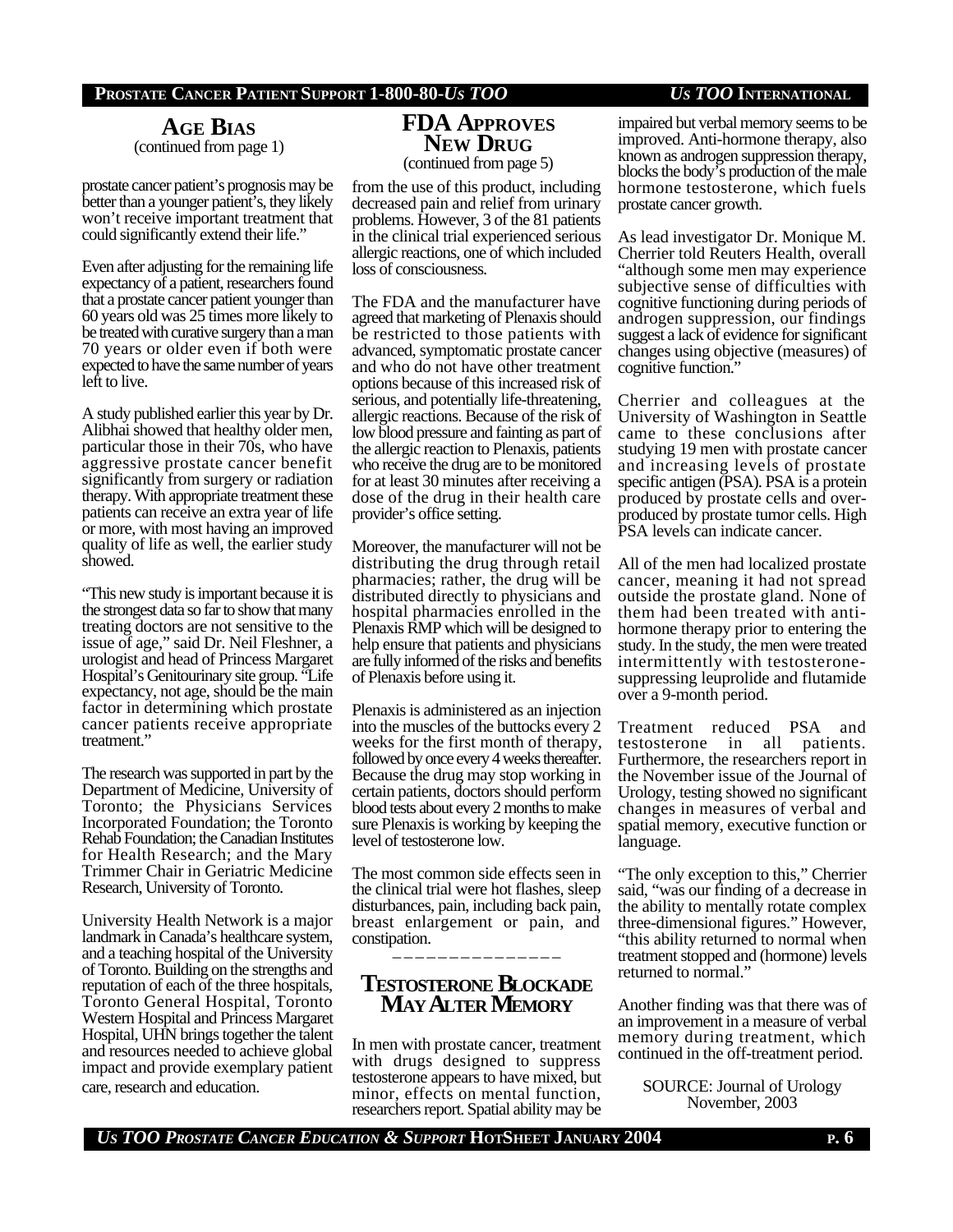#### *US TOO* **INTERNATIONAL VISIT US ON THE INTERNET AT WWW.USTOO.ORG**

## **FROM THE GENE TO THE CLINIC: PCA DEATH CAN NOW BE AN EXCEPTION?** *F. Labrie, et al*

Advances in genetics and cancer treatments means a diagnosis of prostate cancer is no longer a death sentence, researchers report. "The most significant discovery of the second half of the 20th century in the field of PCa therapy is probably the observation that the human prostate, as well as many other peripheral human tissues, synthesize locally an important amount of androgens from the inactive steroid precursors dehydroepiandrosterone (DHEA) and its sulfate DHEA-S," scientists report.

"In parallel with these observations, two important discoveries also made by our group are applied in the clinic worldwide, namely the use of LHRH (luteininizing hormone-releasing hormone) agonists to completely block testicular androgens, while, simultaneously, the androgens made locally in the prostate from DHEA are blocked in their access to the androgen receptor by a pure antiandrogen of the class of flutomide," wrote F. Labrie and colleagues, University of Laval, Center Hospital.

"This treatment, called combined androgen blockade, has been the first treatment demonstrated to prolong life in patients with prostate cancer. While the first studies were performed in patients with advanced and metastatic disease, our recent data indicate a remarkable level of efficacy of the same treatment applied to localized prostate cancer, namely a 90% possibility of cure," the researchers wrote. "However, in order to be able to treat localized PCa, early diagnosis must be achieved," .

The researchers concluded: "In the first large-scale randomized study of prostate cancer screening, we have demonstrated that 99% of prostate cancers can be diagnosed at the localized or potentially curable stage, using simple annual measurement of PSA (prostatic specific antigen). Today's data show that with the simple application of the available diagnostic and therapeutic tools, death from PCa should be an exception."

#### SOURCE: Med Sci, 2003;19(10):910-919).

### **SUPPORT & PSYCHOLOGICAL CARE NEEDS** Kathleen Lintz , et al

While there are numerous uncertainties surrounding prostate cancer's detection and treatment, more research focusing on the psychological needs of prostate patients is required. This study investigated the support and psychological care needs of men with PCa. Patients were approached during urological oncology clinics and asked to complete several surveys. Of the 249 patients meeting study entry criteria, there was an 89% response rate resulting in a cohort of 210 patients. The data showed that significant unmet need exists across a number of domains in the areas of psychological and health system/information. The more commonly reported needs were fears about cancer spreading (44%), concerns about the worries of those close to you (43%), and changes in sexual feelings (41%). Half of all patients reported some need in the domain of sexuality, especially men younger than 65 years. Needs were being well met in the domain of patient care and support. A significant number of patients reported having used or desiring support services, such as information about their illness, brochures about services and benefits for patients with cancer (55%), a series of talks by staff members about aspects of PCa (44%), and one-on-one counselling (48%). Quality of life (QoL) was most negatively impacted in those who: were 65 years old, had been diagnosed within one year, or had metastatic disease. Men 65 had decreased social functioning, greater pain, increased sleep disturbance, and were more likely to be uncomfortable about being sexually intimate. Patients recently diagnosed had increased fatigue, more frequent urination, greater disturbance of sleep, and were more likely to have hot flushes. Those with advanced disease scored lower on 12 out of 15 QoL categories. PSA level had no effect on QoL or anxiety/depression scores. Men with advanced disease had greater levels of depression and those 65 years old were more likely to be anxious. Although most men with prostate cancer seem to function quite well, a substantial minority report areas of unmet need that may be targets for improving care.

SOURCE: Psycho-Oncology, Volume 12, Issue 8 , Pages 769 - 783

### **RACIAL DIFFERENCES IN MORTALITY** (continued from page 1)

years vs. 12.6 years, respectively).

The differences in median survival times between black and white patients were smaller among patients treated with radiation therapy (.7 years) and among patients who had nonaggressive therapy, also called "watchful waiting" (1.0 years). About 75% of the estimated 189,100 prostate cancers diagnosed nationwide in 2002 were clinically localized at the time of diagnosis, so any disparities in outcomes among such patients are of great interest, Godley said. Clinically localized cancer is disease confined to the prostate. Scientists merged the National Cancer Institute's Surveillance, Epidemiology, and End Results (SEER) data with Medicare file information to compile their findings.

"Previous research into prostate cancer outcome disparities assumed that patients receiving similar treatment would have similar medical outcomes," said Godley. "We felt it was important to examine whether black and white patients treated with surgery or other treatments actually had similar survival. The disparities in survival persisted even after adjusting for geographic region where the patient was treated, tumor grade, other medical conditions and socio-economic factors. Figuring out why survival among blacks is worse and why surgical patients have the largest disparity will take more research."

Several reasons could account for these disparities, researchers said. One is that black patients had reduced access to specialized radiation therapy, which is preferred over surgery for patients in whom locally advanced cancer is suspected. Another possible explanation is genetic differences between races in response to prostate cancer treatment.

Their report concluded that, "Researchers should continue to investigate racial disparities in treatment outcomes as well as the specific social, biologic or environmental conditions that may be responsible for these disparities"

> SOURCE: J Natl Cancer Inst, 2003;95:1702-1710)